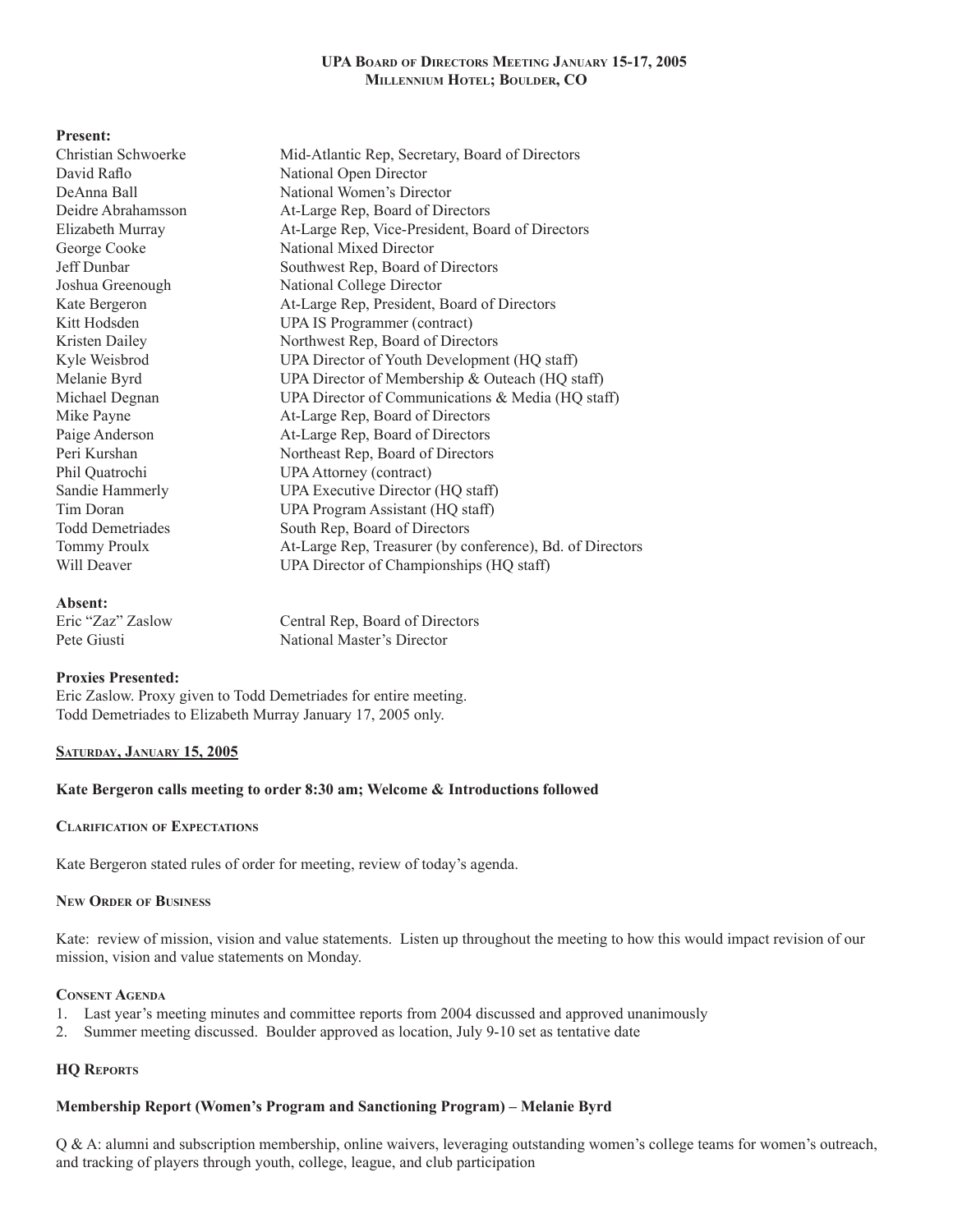#### **Media Report – Mike Degnan**

Q & A: paying writers a stipend and/or increasing number of writers, Wham-O and Discraft ads, e-news (frequency and Board access), surveys

#### **Break 10:45 a.m. – 11:00 a.m.**

#### **Youth Development – Kyle Weisbrod**

Q & A: relationship of state youth coordinator with high school PE teachers

#### **Championship Series – Will Deaver**

Q & A: paying sectional coordinators, ways to abate conduct issues (dissuasion versus persuasion), whether or not there are more conduct issues (misconduct versus bad rostering), at-risk sections (are wildcards helpful?)

#### **Executive Director's Report – Sandie Hammerly**

Q & A, including: Wham-O versus Discraft (sponsorship, player usage, getting more disc vendors), clothing vendors (Gaia, VC Ultimate, and Patagonia), other potential sponsors (e.g., Toyota), how branding will influence sponsorship, defining the actual number of Ultimate players that can appeal to a sponsor (is it 20,000 or 150,000?).

#### **Lunch 1:30 p.m. – 2:30 p.m.**

#### **WFDF Anti-Doping Regulations – Todd Demetriades**

Due to the short amount of time the Anti-Doping committee had to prepare and submit for approval WFDF's anti-doping regulations, it was decided not to implement WFDF's anti-doping rules at the WUGC 2004 in Turku. Still, the tournament was to be used as a test run. Only the UPA was able, however, to establish its own Therapeutic Use Exemption Committee, processing three requests for waivers from U.S. players. Two were approved one was rejected due to a need for further information. The test run highlighted some of the organizational and financial problems some member organizations will have implementing the anti-doping rules. Testing will be expensive. Not every federation will be able to establish a therapeutic use exemption committee to review requests. The procedures are complicated and require a level of organization that is lacking in many federations. There is a possibility of inconsistent outcomes from the various federations' TUE committees. In addition, certain countries such as the U.S. may have privacy laws that prevent inadvertent disclosure of medical treatment information. Each federation as well as WFDF must insure that these laws are not violated when processing TUE applications.

Todd noted that it seemed as if most of the other sports at the World Games would also not be able to comply with the code given the expense and layers of organizational complexity required by the WADA Anti-Doping Code.

Various national ultimate federations have raised concerns about whether drug testing goes against the culture of the sport of ultimate, although, it should be noted that drug testing is required in some countries as a result of receiving government support.

There will be drug testing at the World Games as there was at the previous World Games Event. All teams attending should be made aware of this fact.

To the extent that the WFDF aggressively pursues drug testing and strict compliance with WADA's anti-doping code and WFDF's own doping code remains to be seen. Given that the WADA Anti-Doping Code seems designed for sports with more money (i.e. track and field or other Olympic events), strict adherence may not be required and it could be simple enough to adopt the code but not conduct any drug testing. This is the course of action recommended by Todd pending further clarification from WADA.

In addition, the inclusion of certain substances in the prohibited list was felt unnecessary by certain federations.

It was decided at the Congress that Todd Demetriades would inquire further with WADA about to what extent WFDF must adhere to the code and whether WFDF could remove certain substances from the prohibited list.

## Q & A: Reserved for later

#### **Web Tech Report – Elizabeth Murray & Kitt Hodsden**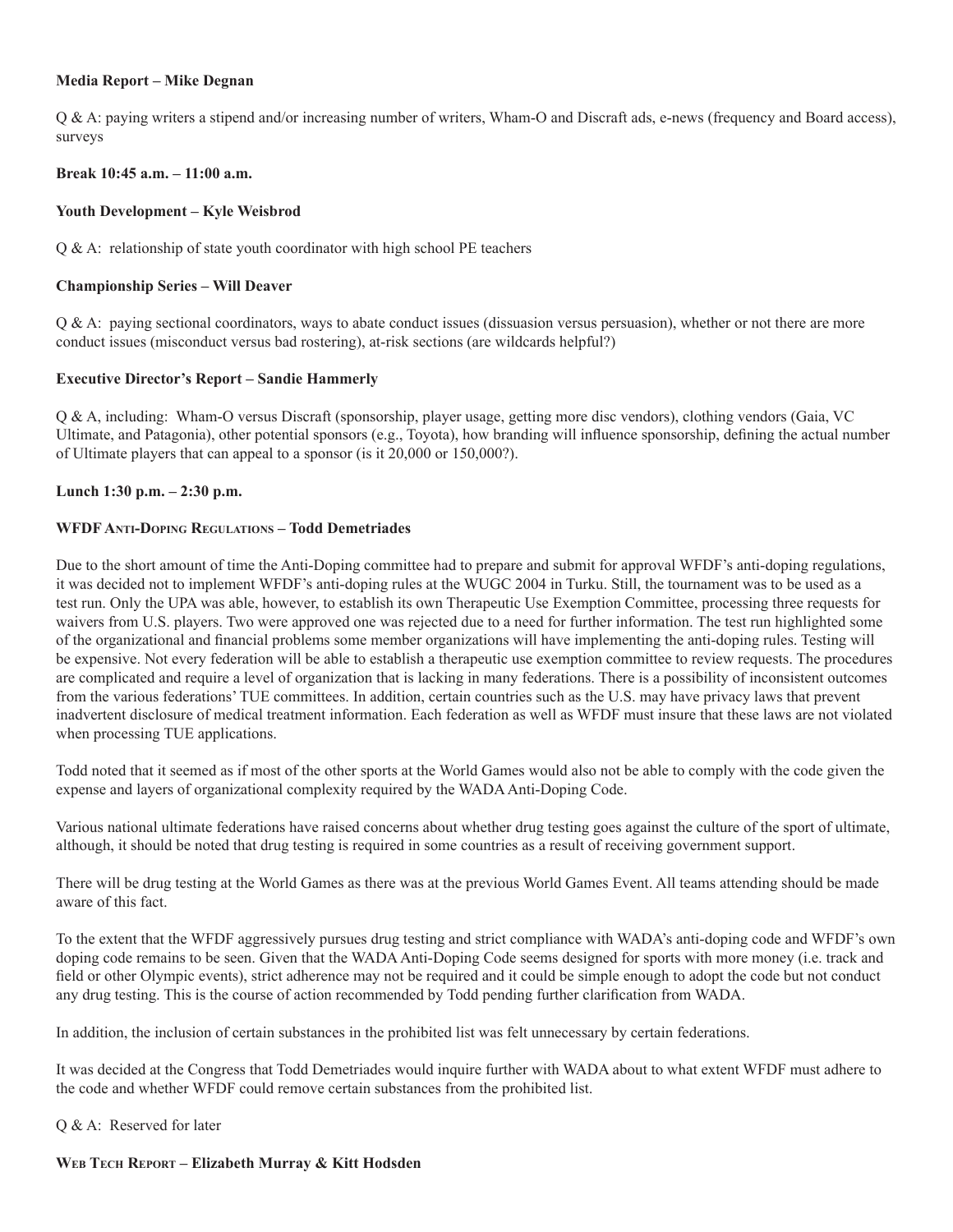Elizabeth reported that in the past one of the biggest issues for the UPA data management systems resulted from the fact that the organization was totally dependent on volunteers to write code/programs and correct problems. Much of what occurred happened on a piecemeal basis as volunteers were able to get to them. The Board's approval of funding to hire a part-time programmer has enabled the UPA to address issues as they arise, and to make changes to the system in order to better provide services to our members, and ultimately local organizers. While we were somewhat delayed in hiring, Kitt Hodsden is now on Board and providing significant hours working on the UPA web site and data management systems. One of her first tasks was the rollover to the new UPA web site design and the installation of a content management system. The system is now based on permissions; access can be provided to anyone who creates an online account (some content is restricted) associated with the UPA (longer term this means that we will be able to create a members only section of the web site!). Kitt demonstrated the online rostering process currently under development. She is also in the process of setting up a group of development servers which will be used by skilled volunteer programmers to work on new functionalities offline before publishing to the live server. Servers have been purchased but not set up.

Q & A: Readiness and testing -- it'll be ready for college series. Confirmation of registered players -- email confirmation sent out and player will confirm. Longer term hope to introduce capability of cell phone confirmation of properly registered players on the day of a tournament. Will still permit hard-copy registration for an indefinite period, so as not to lose all potential players. Servers will be sufficient to handle the load.

# **Treasurer's Report – Tommy Proulx**

Tommy provided a review of the UPA's financial situation as of the end of 2004.

Q & A: Before Audit Total Income for 2004 was \$1M. Kristen suggested that it might be worthwhile to similarly number travel and other sub-line items for easy reference.

# **League Conference Report – Tommy Proulx**

League conference was in November in Louisville, CO. Steering committee composed of Melanie Byrd, Tommy Proulx, Megan Fidell, Paul Dorsey, Darren Shultz, and Christian Schwoerke.

26 organizations attended, 16 non-sanctioned (62%), 10 sanctioned (38%).

Organizations attending:

Twin Cities Ultimate League – MN, Pittsburgh HS Ultimate League (PA), Philadelphia Area Disc Alliance (PA), Sacramento Ultimate Players Association (CA), Minnesota HS League (MN), Washington Area Frisbee Club (DC), Pittsburgh Summer League (PA), Ann Arbor Ultimate (MI), Madison Ultimate Frisbee Assoc (WI), Birmingham Ultimate Disc Assoc (AL), St Louis Summer League (MO), Boston Area Disc Alliance (MA), Denver Summer Ultimate League (CO), Columbia Ultimate League (MO), San Francisco Ultimate League (CA), Atlanta Junior Fall League (GA), Colorado Youth Ultimate League (CO), Grass Roots Ultimate (Boulder, CO), South Bay Ultimate League (CA), Mid-Peninsula Ultimate League (CA), Disc NW (Seattle, WA), Association de Ultimate de Montreal (CANADA), Ultimate Chicago (IL), Erie Pennsylvania Ultimate Frisbee Assoc (PA), Ottawa-Carleton Ultimate Association (CANADA).

# Schedule

Organizational Structures - Small League Profile, Anthony David Adams, EPUFA; Large League Profile, Jon Francis, PADA; Incorporation and Non-Profit 501 (c)(3) status, Tommy Proulx, BUDA (Boston) League Structures - Creating Balanced Teams, Elizabeth Murray, SFUL; SOTG, Elisabeth Bowman, GRU Coed and Women's Ultimate - Retention & Improvement of women in coed leagues and club – Andrea Rossillon (BUDA – Birmingham); Women's Learning League – Bill Dill, BUDA (Boston) Youth Ultimate – Youth League Profile PHUL-Darren Shultz; Youth League Profile in CO – Jeff Berget Fields - Obtaining Fields for Ultimate – Chris Burke Disc NW; Ken Lange, Ottawa UPA Programs - UPA Event Sanctioning, Melanie Byrd, UPA; Youth Programs, Kyle Weisbrod: UPA UPA Championships & Local Organizations, Will Deaver, UPA Group Brainstorm – What can the UPA do for you? Registration - League Registration Profile, Elizabeth Murray, SFUL (SKIPPED); UPA Registration Concepts, Kitt Hodsden, UPA Website Communication - League Website Profile, Matthew Heyward, WAFC Media - Press Release Example, Mike Degnan, UPA Sponsorship - Joe Adams, Denver Tournaments - League Tournament Profile, Shiellah Quintos, AUM; Club Tournament Profile, Anthony David Adams, EPUFA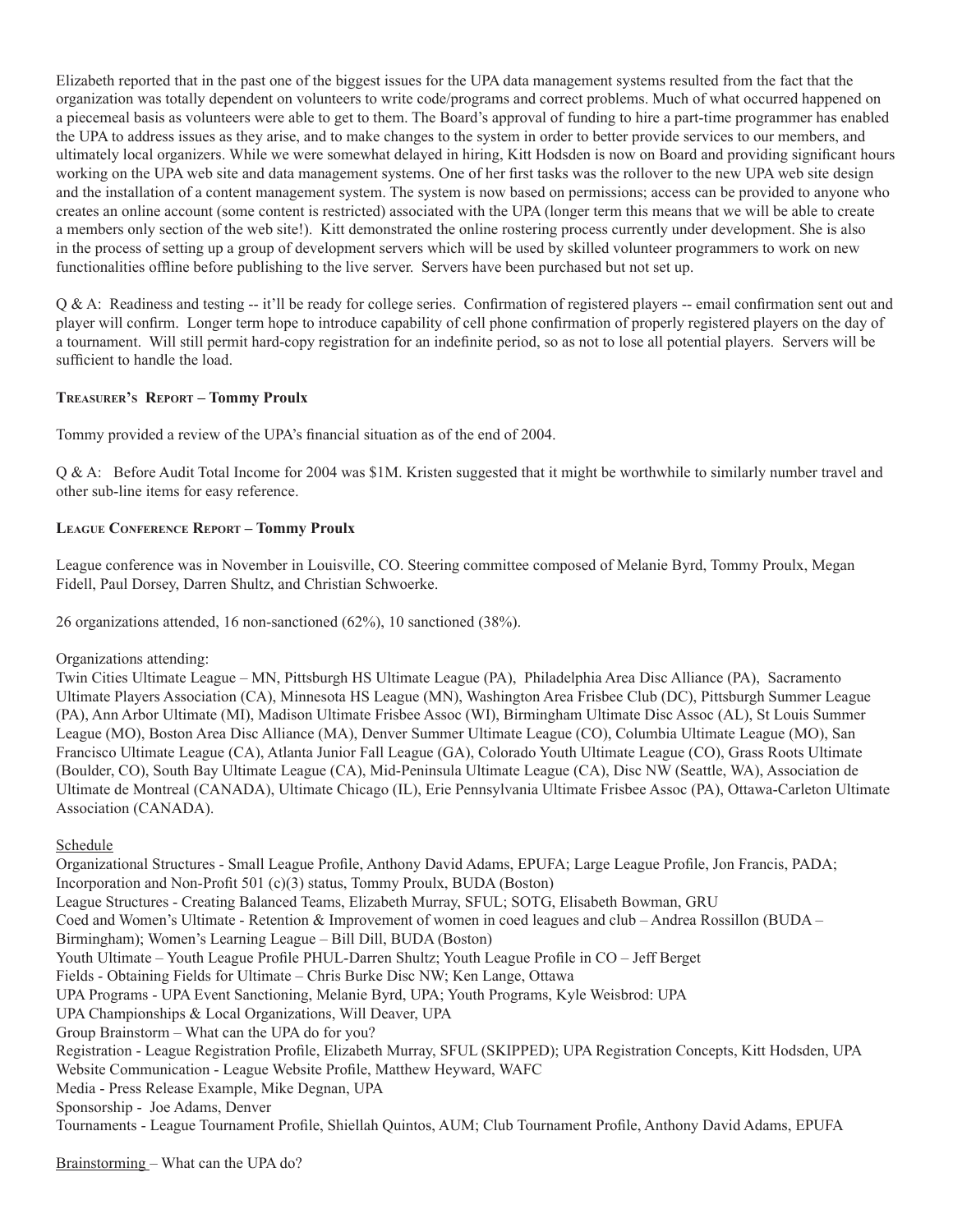Communication \*Better communication with: -HQ, Board, Regional/Sectional Coordinators -Would like to meet their UPA Board Rep \*Extend Regional/Sectional Coordinators to include leagues \*Regional Offices \*UPA Sectional League Representatives \*Leagues to have official UPA liaison Central Facilitator \* Publish information from this meeting \*Gather & present local information -League ability to directly submit/edit their info \*Setup listserv for local organizers \*Host an online community \_Place to shared topics, manuals, documents -Forums to communicate, ask questions, etc. -Other: UPA monster.com, UPA match.com Alternate Affiliations \*League wants to be affiliated/partnered \*Way to be affiliated -Not necessarily sanctioned -Contributing membership (scale)? -\$ seem to be the big issue Streamline Sanctioning Process Et al Provide Tools & Materials \*Tools/Templates/Services for league registrations \*Marketing Tools -Sponsors -Media presentation help -Lobbying \*Royalty free hi resolution images for league use \*Produce video that leagues can use on local TV for promoting the sport. Expand League Coverage \*Expand coverage in UPA magazine \*Expand coverage on UPA website \*Include more recreational player material in UPA magazine **Discounts** \*Coordinate group discount on stuff -Not just league purchases, per league player discounts too -Rulebooks, etc -Shirts -Other products & services Miscellaneous \*Influence club players to help leagues \*Financial Planner – Foundation \*Team up with national boys & girls clubs, YMCA, etc. \*Efforts to make sectionals and regionals more consistent \*UPA Credit Card Now What? \*Regional Conferences (UPA sponsored?) \*National Conference in 2006? \*Expand League Conference? \*Evaluate brainstorming ideas \*Formulate action plan (2005 and beyond) \*Funding for action in 2005 (proposal)

**Outreach Discussion –** Kate Bergeron, Tommy Proulx & Melanie Byrd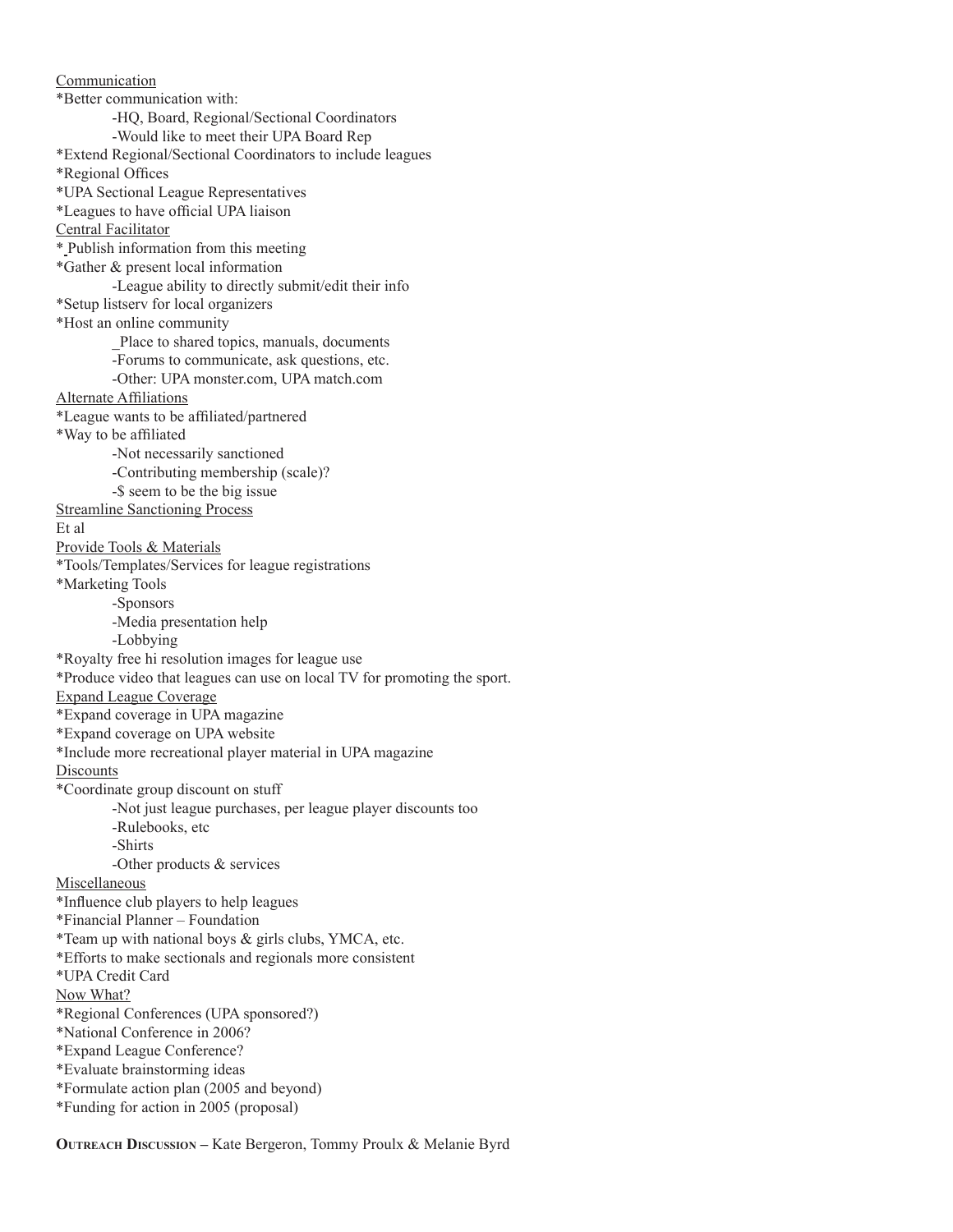What is the next step? How much money do we allocate? Tommy suggests that March 31 will be a target date for prioritization, perhaps even including hiring full-time staff person. Tommy believes regional conferences do not have to be UPA led. Pending is a proposal from an advisory committee to define what the terms "small regional and large local" developed at the summer meeting really mean; to develop goals for HQ and possible strategies for achieving those goals. Need to tap into leagues to grow ultimate and the UPA. Every league will have its own specific incentive to ally itself with the UPA. Important to count all league players even if not UPA members in order to establish true number of Ultimate players in U.S. Gap between championship series and leagues could be the altered version of the championship series or some sort of league series. Trying to define strategic goals: 1) expand UPA membership 2) expand UPA revenue and 3) help leagues grow Ultimate.

Small Local Leagues Flip Chart (from summer)

| The Customer Wants:   |                                          |
|-----------------------|------------------------------------------|
| Organizer:            | *Giving participants chance to play      |
|                       | *Efficient administration                |
|                       | *Promotion                               |
|                       | Player: *To Play (Regularly, with fun)   |
|                       | *Be a part of something/social structure |
|                       | *Convenience                             |
| What the UPA Can Add: |                                          |
| To Organizer:         | *Admin Assistance/Expertise              |
|                       | *Web/Tech                                |
|                       | *Insurance                               |
|                       | *Promotion                               |
| To Player:            | * Media Coverage                         |
|                       | *Link to something big, national sport   |

Kate suggests that we compare statements from flipchart with the results of the league conference. If not in sync, then have a committee determine what the real goals should be. Sandie imagines a regional model, which might have something like 8 separate regional offices working with UPA HQ. Advisory Committee to review different types of affiliations and come back to the Board in March. Todd says we should give leagues some immediate assistance based on the league conference, in particular online rostering.

| Short Term - No Reservation Benefits | Short Term – More Risky "Benefits" |
|--------------------------------------|------------------------------------|
|                                      | -Statistics                        |
| -Tourney/Score Tool                  | -PR on Behalf of the leagues       |
| -Merchandise Discounts               | -Sponsorship Help                  |
| -Royalty-Free Media                  | -Networking                        |
|                                      | -PR "Teaching to Fish"             |
|                                      | -Insurance                         |
|                                      | -Rulebooks                         |

Todd put a motion forward to make the above short term-no reservation benefits list available to leagues on a requested basis. Create advisory committee. Committee to come back on March 1 to give a more strategic overview on where to go.

Concern voiced by many that the Board is rushing to make proposals when the issues are not fully digested. Suggested by Kate that Melanie and Elizabeth consider over the next 24 hours the short-term and long-term goals for the advisory committee. Further discussion tabled till discussion of Tommy's and Elizabeth's proposal on Sunday.

## **Break 5:50 p.m. – 6:10 p.m.**

## **Members Meeting**

Kate calls to order the Annual Membership Meeting of the Ultimate Players Association. No members spoke. Meeting closed.

# **Proposals**

**Proposal 2005-03 - To Provide Financial Support to the Coach of the 2005 US World Games Team,** Submitted by Sandie Hammerly, UPA Executive Director, on behalf of the World Games Selection Committee

Proposal: *The UPA will provide up to \$5000 for support of the Coach of the 2005 US World Games team. Reimbursement will only be provided for expenses related to room, board and local travel on site at the World Games in Duisburg.*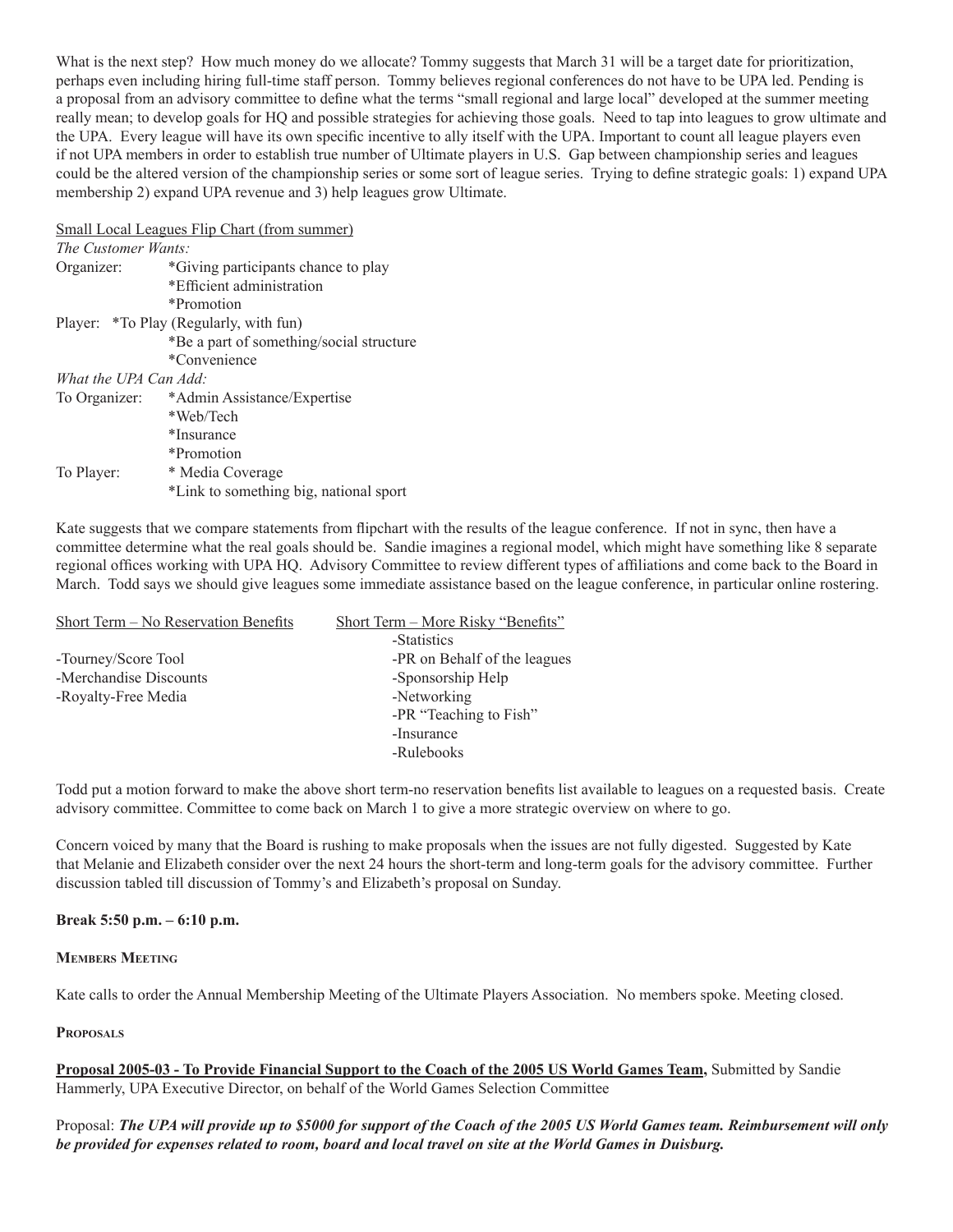Discussion: Sandie hopes that some Board member would step up to help team to fundraise. But that's another issue… Juniors team coaches for WUCC were subsidized. Supporting coach supports the team. Discussion of whether a trainer will be needed. Discussion of airfare. Motion has been made to amend proposal to say that if any additional money is available then that money will be used to pay trainer expenses.

A motion to amend the proposal was requested: *The UPA will provide up to \$5000 to reimburse expenses of the Coach of the 2005 US World Games team while in Germany for the event. Reimbursement will only be provided for expenses related to room, board and local travel on site at the World Games in Duisburg. If money from this funding pool remains after the Coach's expenses have been paid in full, it will be allocated to reimburse similar expenses for a team trainer on-site at the tournament.*

# **PROPOSAL 2005-03 PASSED AS AMENDED 12-0-0**

**Proposal 2005-10 - UPA Alcohol Policy,** Submitted by Kyle Weisbrod, UPA Director of Youth Development

# Proposal: *At UPA events where the event is providing alcohol, areas where alcohol is being served and consumed will be restricted to individuals that are of legal age to consume alcohol.*

Discussion: Make language more specific. UPA does not provide liquor liability for sanctioned events. Suggestion that it's a moral issue as well as a legal issue. Logistical issues about implementing policy. Insurance coverage issue discussed.

Discussion tabled 7:00 p.m.

#### **Meeting Adjourned 7:00 p.m.**

#### **Sunday, January 16, 2005**

**Closed Session of the UPA Board of Directors**

#### **8:25 Meeting Opened**

**2005 Officers** President – Elizabeth Murray Vice-President – Mike Payne Treasurer – Tommy Proulx Secretary – Paige Anderson

## **2005 Standing Committees**

*Executive Committee* (ExComm): Elizabeth Murray (chair), Mike Payne, Tommy Proulx, Paige Anderson, Todd Demetriades (ExComm expanded to five members, including an appointment of Secretary and Vice President to ExComm) *Nominating Committee* (NomComm): Mike Payne (chair), Christian Schwoerke, Paige Anderson, Kristen Dailey *Finance Committee*: Tommy Proulx (chair), Eric Zaslow, Dierdre Abrahammson

## **Open Session – Meeting opened to all present**

Christian Schwoerke departs the meeting.

## **Board Development Discussion – Mike Payne**

To Be Addressed:

- 1) Decisions for Today
- 2) NomComm's Board development activities for 2005
- 3) Brainstorm NomComm Assignment

## Decisions for Today

We need to develop a triangular discussion, whereby the President acts as communicator between Board and Staff, a staff liaison communicates between Staff and Committees, and ExComm facilitates communication between Committees and the Board.

Brainstorm NomComm Assignment

Individual Development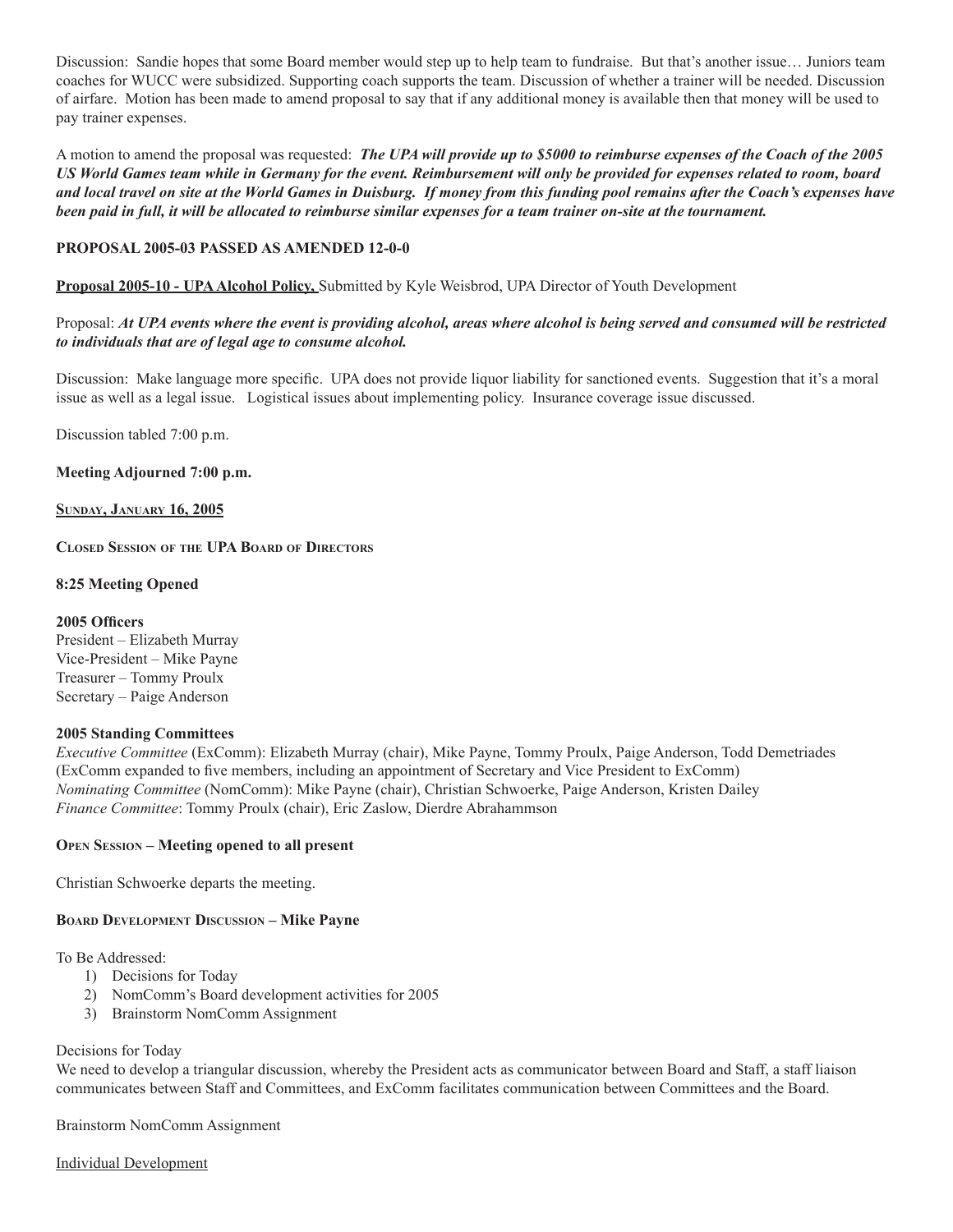-Self assessment

-Taking action to improve (take courses)

# Committee Effectiveness

-Volunteer Database and/or advisory board -More participation of non Board members on committees -Staff Liaison -Meeting frequency (UPA conference call capability) -ExComm lead? -Committee to BOD reporting plan (scorecard)?

# Meeting Effectiveness

-How can we be more proactive versus reactive -Timing of proposal deadlines and protocols for iteration -Proposal filtering? -responsibilities -criteria -Should proposals be public? -Forum for proposal voting -Consent Agenda and guidelines -How do we get more effective in working towards long-term goals?

Board Composition -Prescribed list of skills/Ultimate background/geography -Marketing Board of Directors

Proposed to work with Sandie to create a staff liaison between committees. Sandie charged to come back on Monday with recommendations for liaisons for each committee.

# **Proposals (continued from discussion January 15, 2005)**

# **Proposal 2005-10 - UPA Alcohol Policy,** Kyle Weisbrod, UPA Director of Youth Development **Proposal:** *At UPA events where the event is providing alcohol, areas where alcohol is being served and consumed will be restricted to individuals that are of legal age to consume alcohol.*

A motion to amend the proposal as follows was requested:

"At UPA Championship events where alcohol is supplied using UPA funds or tournament fees and/or where the UPA provides liability insurance, areas where alcohol is being served and consumed will be restricted to individuals that are of legal age to consume alcohol. One or more visible signs within 15 feet of the serving location are required to state "Alcohol not served to persons under (insert legal drinking age for jurisdiction in which event is held) years of age," or if a bartender is present they will be required to exercise reasonable care as required by law."

Discussion resumed: Designated area versus the entire event, Todd warns of specificity of language, application of proposal applies to entire championship series (club & college), language in reworded proposal is considered too specific, suggestion that UPA official be responsible, discussion over policy - is it meant to follow law or meant to cover our actions, liability and legal complications discussed, non-delegable responsibilities considered, possibility of restricting UPA fund or fees to not purchase alcohol, continue discussion on original verbiage, discussion of the UPA official responsible at a given event (for example, sectional or regional coordinators).

A motion to amend the proposal as follows was requested:

"At UPA Championship Series events where UPA is providing alcohol, such alcohol served by the UPA shall be served only to and consumed by individuals who are of legal age and only in restricted areas."

Motion amended with a vote of 12-0-0

Moved to amend the amended motion to the following proposal:

*At UPA Championship Series events where UPA is providing alcohol, such alcohol served by the UPA shall be served only to and consumed by individuals who are of legal age and only in restricted areas. Only persons of legal age to consume alcohol shall be allowed in such restricted areas.*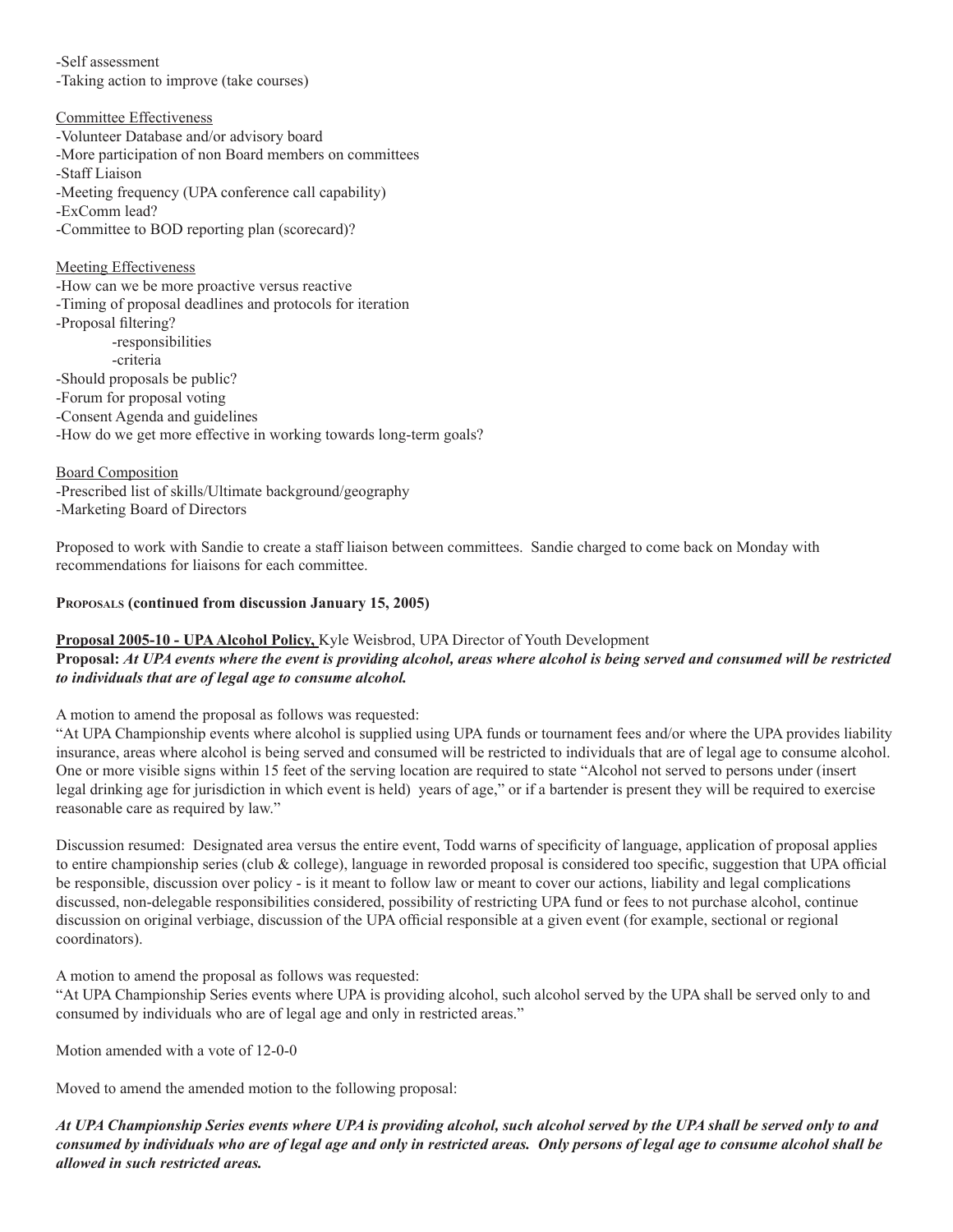# Motion set forward to accept the amended proposal **PROPOSAL 2005-10 PASSED AS AMENDED. 8-4-0**

**Proposal 2005-8 -- Designation of a Portion of 2004 Year End Assets for Use in 2005,** Submitted by UPA Finance Committee (and Executive Director)

Proposal: *The Board of Directors hereby designates \$33,000 from the unrestricted net assets of 2004 to be used in 2005 for the following purposes:*

- *1) \$25,000 to be used for Information Systems programming contract services including online rostering, membership management, and web site improvements to enhance services to members, leagues, tournaments and the ultimate community at large.*
- 2) \$8000 to hire a firm to research, evaluate and prepare a report related to the UPA brand to be presented at the *summer 2005 Board of Directors meeting.*

## **PROPOSAL 2005-08. PASSED 12-0-0**

**Proposal 2005-2 - Level II Coaching Clinics,** Submitted by Kyle Weisbrod, UPA Director of Youth Development **Proposal: Wording not submitted with proposal.** 

Discussion: Kyle begins discussion, item is already in budget, clarification of items in proposal, proposal requests UPA Board to create a Level II coaching clinic but proposal incomplete as presented.

A motion to amend the document as follows was requested:

*The UPA Administrative Staff will develop and implement a Level II Coaching Clinic program, with the intention to undertake program development during 2005, and begin staging of clinics in 2006. Funds supporting these activities in the amount of \$3,150 will be included in the 2005 UPA budget.* 

Motion to amend proposal passed with a vote of 12-0-0

# **PROPOSAL 2005-02 PASSED AS AMENDED. 12-0-0**

**Proposal 2005-04 - Proposal to Participate in the 2005 NIRSA National Collegiate Sports Club Symposium** Submitted by Sandie Hammerly, UPA Executive Director

Proposal: *The UPA will participate in the 2005 NIRSA College Sports Symposium in order to provide information about our current programs, and to begin to collect information from those responsible for implementing college recreational programs as to the best ways for us to improve services to college club and intramural players and the college recreation departments responsible for organizing and governing these programs. Two UPA staff will participate: Will Deaver as Director of UPA Championships will provide information regarding current College Championship Series, opportunities for improvement and seek future hosts for the event. Sandie Hammerly will also participate to provide policy/programmatic overview,* **information on media relationships (CSTV) and to collect information regarding future directions.** 

Discussion: Sandie provides the background for the proposal. Opportunity to expand contact with college sports administrators, reviewed former relationship with NIRSA, intramural provides an untapped resources for college, suggestion made that a report be made after symposium.

A motion to amend the proposal as follows:

(1) Replace specific names with job titles.

(2) Add: "Within one month of attending the symposium, the staff will provide a report to the Board."

Revised proposal to read: *The UPA will participate in the 2005 NIRSA College Sports Symposium in order to provide information about our current programs, and to begin to collect information from those responsible for implementing college recreational programs as to the best ways for us to improve services to college club and intramural players and the college recreation departments responsible for organizing and governing these programs. Two UPA staff will participate: UPA Director Championships will provide information regarding current College Championship Series, opportunities for improvement and seek future hosts for the event. UPA Executive Director will also participate to provide policy/programmatic overview, information on media relationships (CSTV) and to collect information regarding future directions. Within one month of attending the*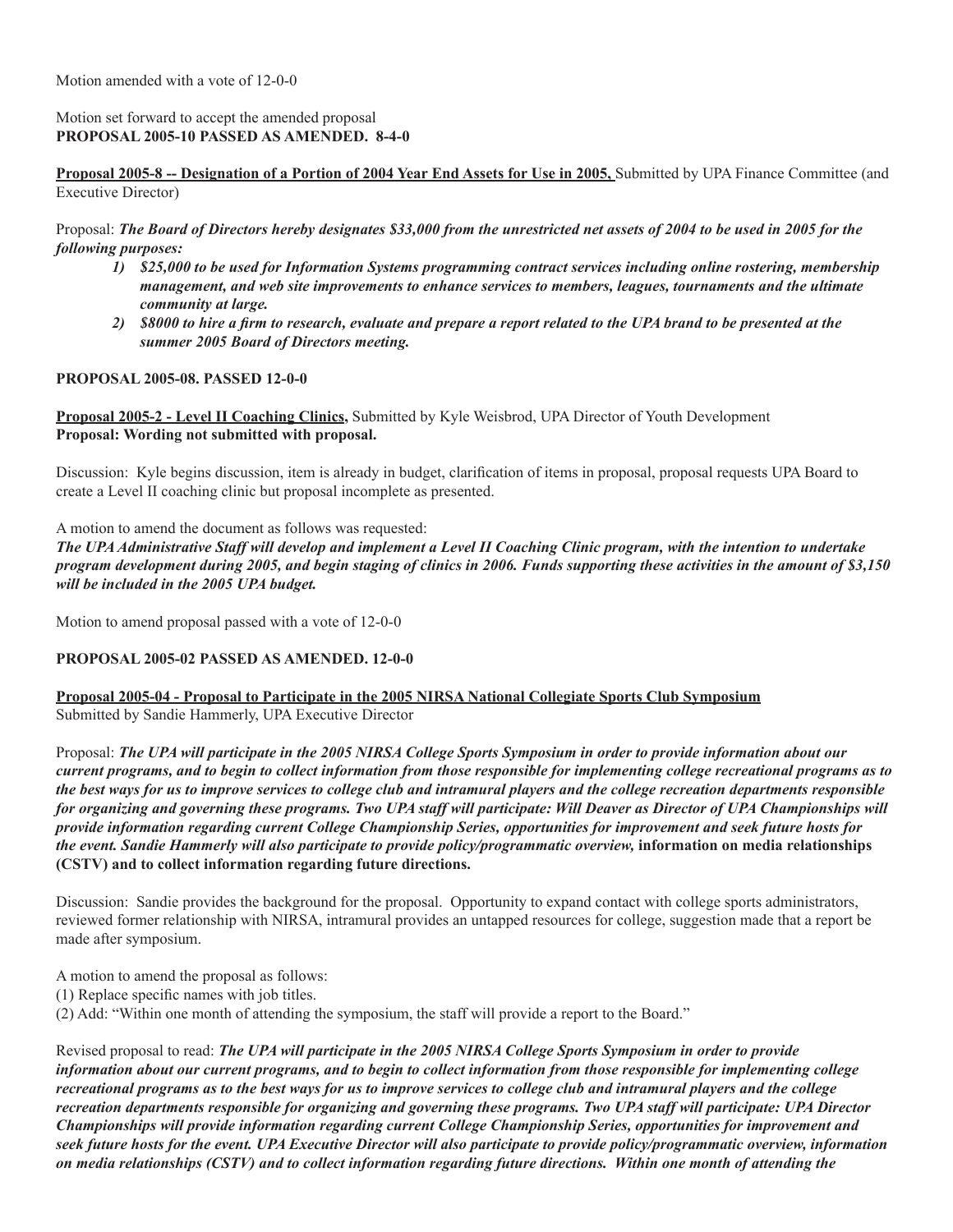# *Symposium, staff will provide a report to the Board.*

Motion to amend proposal passed with a vote of 12-0-0

# **PROPOSAL 2005-04 PASSED AS AMENDED. 12-0-0**

# **Proposal 2005-1 Proposal to Change the UPA Lifetime Dues Structure**, Submitted by Sandie Hammerly, UPA Executive Director **This proposal has five components:** (SEE BELOW FOR PROPOSAL SECTIONS AS ACTED UPON)

Discussion: Sandie suggests to increases lifetime dues and if not to treat that revenue differently. Board must address the question – if we keep lifetime members, how do we account for them? Do not have data on average playing life span of UPA members, have no provision of buying back lifetime membership, concern over restricting the number of lifetime membership.

Questions specifically addressed in discussion:

If we keep lifetime members, how do we account for them?

Continue offering lifetime membership?

What is the goal of lifetime membership?

- Fundraising tool

What is the motivation of the members that are buying it (don't want to pay each year, 20 year players, alumni that still want to contribute)

How are lifetime memberships used?

- Potential sources of funds for endowment
- Create a separate fund for lifetime membership dues

What will be offered to current lifetime members (77) that have already enrolled?

- Lifetime membership is a service provided to members
- Lifetime membership is a great way to grow revenue

Suggested modifications to lifetime membership structure?

- Limit number of lifetime membership sold each year
- Raising the price of lifetime membership is a "slam dunk"
- Don't complicate the system too much by offering 5, 10, etc. membership

- 5 year membership is a good timeframe (gets people coming back to renew) but creates issues with University payments

coming in to the UPA in bulk (e.g. university pays for 10 students all at one time)

Discussion tabled for break.

## **Break 12:35 pm to 12:45 pm**

## **Committee Selection**

Conduct: Jeff Dunbar (chair), Kate Bergeron, Eric Zaslow Bylaws: Todd Demetriades, Eric Zaslow, Peri Kurshan League Outreach: Kristin Dailey (chair), Tommy Proulx, Elizabeth Murray Youth liaison: Peri Kurshan Disc Standards: Mark Licata (chair), Kate Bergeron, Henry Thorne (to confirm) World Games Fundraising: Kate Bergeron (chair), Kristin Dailey, Jeff Dunbar Rules: Peri Kurshan Observers: Peri Kurshan

Branding Committee eliminated: Sandie recommends we work with consultant and have consultant submit report to Board then make a decision.

International Committee eliminated: Continued need to address Canada and Mexico and the future relationship with UPA and the rest of the world. If needed will create after discussion of proposal concerning Canada, Mexico and the UPA.

Risk management task force recommended by Mike. Discussion on need for risk management and corporate relations committees in relationship to role and responsibility of ExComm.

Determined eligibility and formats is an administrative responsibility, committees no longer exist.

Discussion of League Outreach committee: What is its role and goal? Discussion postponed until proposal.

Discussion of role of non-Board members on committees and potential advisory Board. Recommended that Sandie provide a list of skills. Discussion of future database of volunteers. Hand-picking volunteers versus blanket marketing for need. Committees that request community member participation: League Outreach, Fundraising, and NomComm.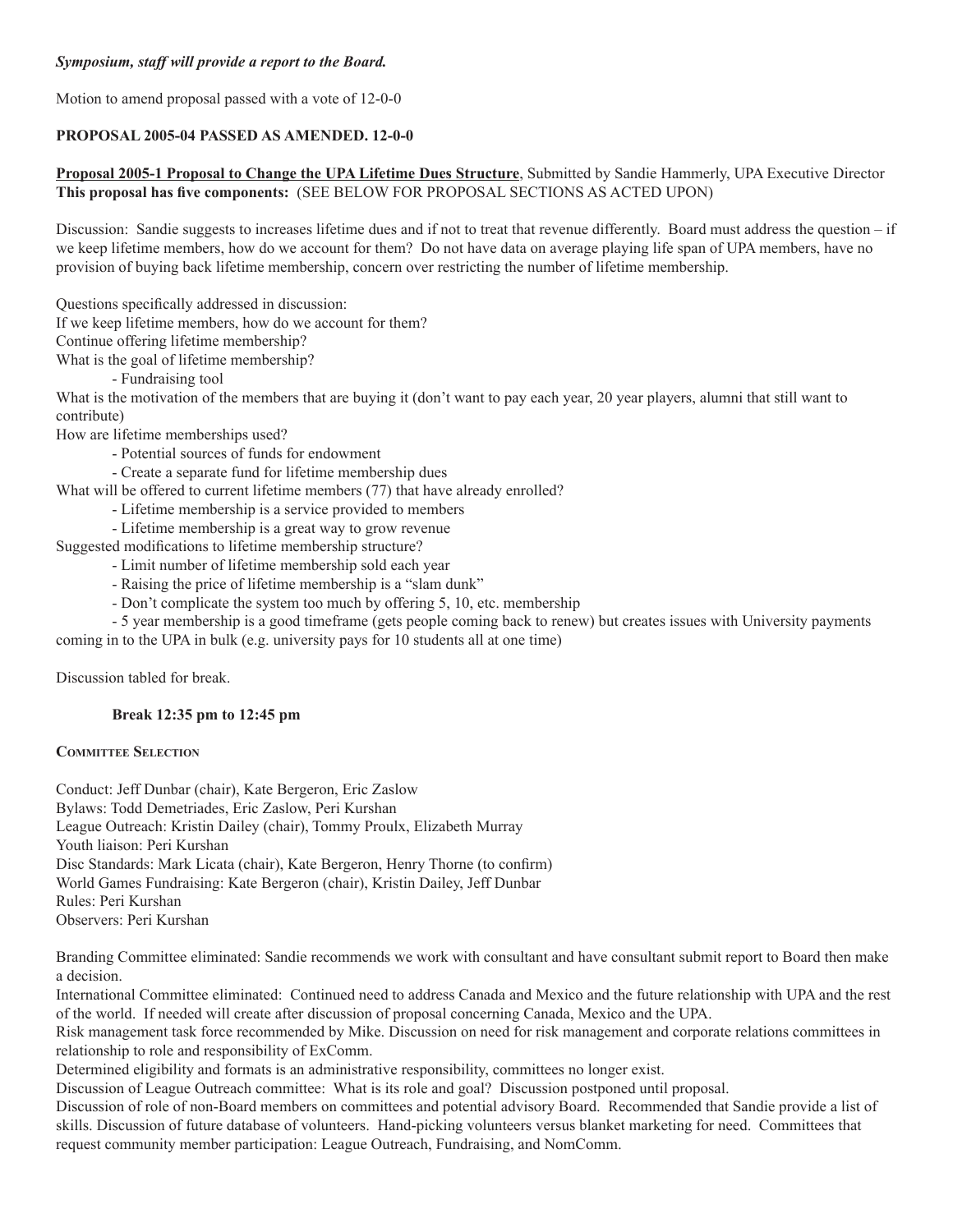Discussion concerning communication between Board and RSD. Need designated representative to keep eyes and ears on discussions.

# **Proposals (continued from pre-break discussion)**

# **Proposal 2005-1 - Proposal to Change the UPA Lifetime Dues Structure** (continued)

*#1) That effective immediately all Lifetime membership revenue be removed from the UPA Annual Operating Budget and placed in a restricted fund with a percentage to be allocated each year to the operating budget based on a formula to be recommended by the Finance Committee and approved by the Board of Directors.* 

Moved to vote on subsection #1

## **PROPOSAL 2005-1 (SUBSECTION # 1) PASSED 11-0-0**

## Discussion on subsection #2:

*#2) That the UPA Board consider what its policy is regarding the "goal" of lifetime memberships. If the goal is simply to make it easier for members to pay on a multi-year basis (and not have to sign a waiver every year), then the Board should seriously*  consider the number of years that they anticipate a Life member will remain affiliated with the sport and set the fee accordingly.

Cost benefit discussion on lifetime membership dues. Pay up front to have self sustaining program that will last for 15-20 years. Question to give financial incentive to purchase lifetime membership at the recommend increase price. Suggestion to present to membership as a "locking in your rate" or as a donation to the UPA. Financial and marketing differences between a 5 year and 10 year membership. Need data on motivation to purchase lifetime memberships and average years of play/retirement age.

## Moved to table subsection # 2 **PROPOSAL 2005-01 (SUBSECTION # 2) TABLED. 10-0-1**

Moved to vote on subsection #3 *#3) That the Board establish a minimum age at which players become eligible to pay Lifetime membership fees.* 

# **PROPOSAL 2005-01 (SUBSECTION #3) FAILS. 0-11-0**

## Discussion on subsection #5:

*#5) That the Board immediately establish a policy stating that Lifetime dues, once paid, are non-refundable. Although this is currently an Administrative Policy, to the best of our knowledge, it has not been endorsed by the Board of Directors.*

In theory, memberships are not refundable; however, lifetime memberships are a different situation. Discussion between distinction between membership refund and membership buy back. Todd discussed the legal implications of membership buy back.

## Moved to vote on subsection #5 **PROPOSAL 2005-01 (SUBSECTION # 5) PASSED. 10-1-0**

## Discussion on subsection #4:

#4) That the level of Lifetime member dues be increased immediately to more accurately reflect those fees charged by other sport *governing bodies (please note that Field Hockey is the only team sport which offers a lifetime membership and it is age restricted). The Administration recommends no less than \$750, with the allowance that it may be paid over three years.* 

Discussion of value to member and future value and cost to UPA, payment plan, the cost of providing service to members over time, inflation, and future value of money. Benefit of lifetime membership: UPA maintains relationship with player post-retirement. Consider member perception of doubling fees and constant changing of fee; need to stabilize membership dues. Sandie and Melanie will consider numbers and give a report to ExComm.

Moved to table Proposal 2005-1 subsection #4 **PROPOSAL 2005-01 (SUBSECTION # 4) TABLED. 11-0-0**

**Proposal 2005-09 - Proposal to change the election method for members of the UPA Board of Directors,** Submitted by Mike Payne, current Board Member

Proposal: It is proposed that the UPA Board election structure be amended to reflect the following changes:

• *On an ongoing basis, three-quarters of the Board will be composed of directors elected by the general membership of*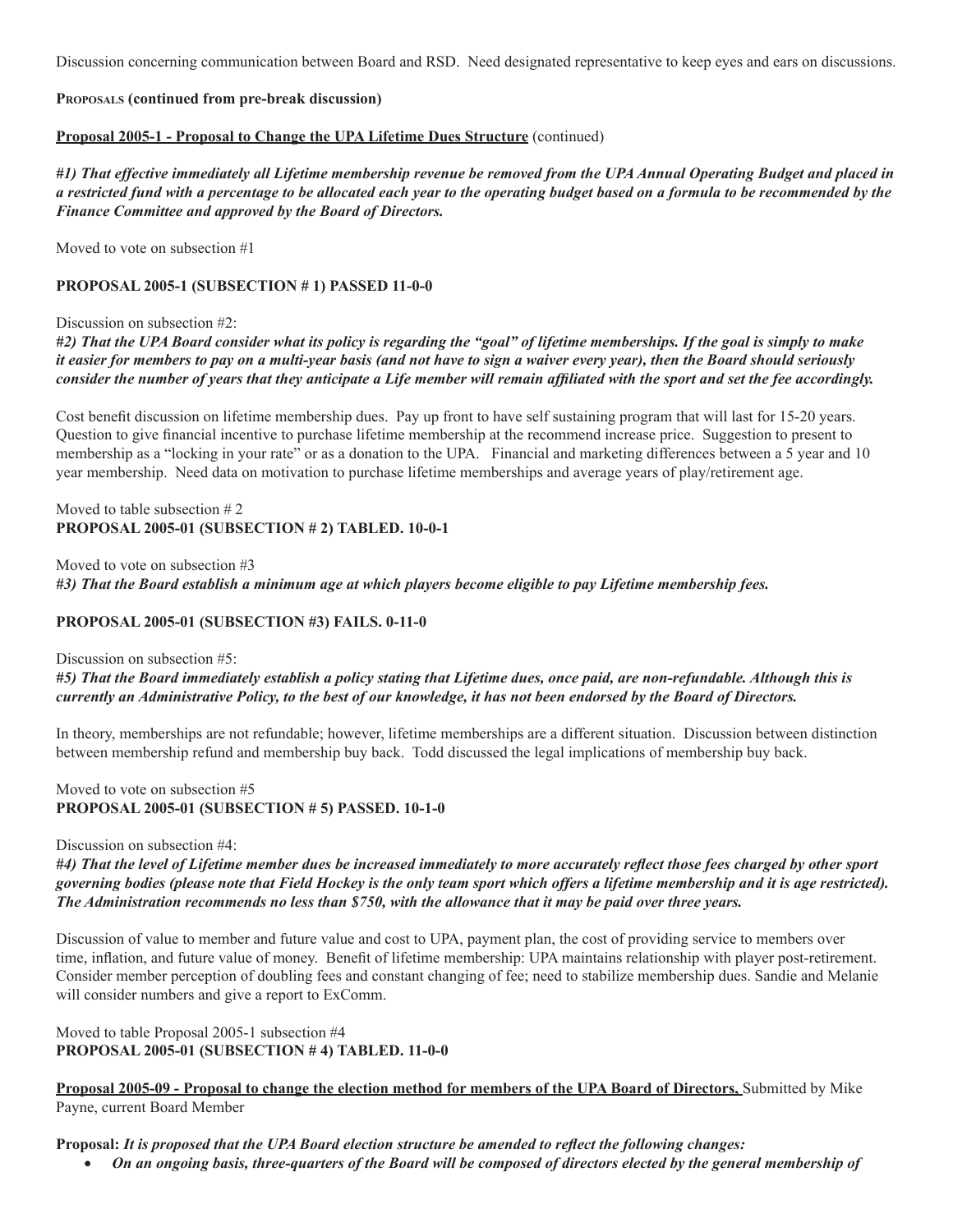*the UPA according to the UPA bylaws (Article III, Section 2), while one-quarter will be composed of directors chosen by a popular vote of the Board.The proportions described above will be achieved by calendar year 2008 by the following process:*

- *o In the elections for 2006, 2007, and 2008, three directors will be elected by the general membership (as per the UPA bylaws, Article III, Section 2), including two regional representatives and one at-large representative to take office on January 1st.*
- *o Following each of these elections, but not after December 1st of the year the election is held, the current Board will elect a single new at-large director to take office on January 1st.*
- *o The Board election process will include the following attributes:*
	- *Process administrated by the Nominating Committee*
	- *Nominations may only be made by Board members and the Executive Director*
	- *Voting will take place either by phone or email, and will use a voting method TBD by the Nominating Committee*
- *Changes to the bylaws (Article III, section 2) necessitated by this proposal are contained in the edited (changes tracked) version of Article III, section 2 shown below:*

*2. Election and Term of Directors. The Directors shall be elected annually either by written ballot available to all members of the Corporation or by online voting in a manner approved by the Board or by a combination thereof. Three-quarters of the directors elected each year will be elected by a general vote of the membership (hereafter 'membership election'), either by written ballot available to all members of the Corporation or by online voting in a manner approved by the Board or a combination thereof. One-quarter of the directors elected each year will be elected by a vote of the current Board (hereafter 'Board election') to be conducted after the conclusion of the membership election, either by phone voting, email voting or a combination thereof. . There shall be no less than one (1) director from each region of the United States, as such regions are designated from time to time by the Board. Directors representing United States regions may only be elected by the membership, not by the Board. Directors shall serve for a term of three (3) years; approximately one-third of the directors shall be elected each year. No director may serve more than two (2) consecutive three-year terms. A person who has served as a director for two (2) consecutive three-year terms shall become eligible to serve on the Board again after one (1) year has expired since the end of such director's last term. Each director shall hold office until the next annual meeting of Board and until his or her successor shall have been elected and qualified. Candidates for director positions to be elected in the membership election shall be solicited and approved by a standing Nominating Committee, or by petition signed by no less than seventy-five (75) members in good standing. All such petitions shall be submitted to the Secretary of the Corporation no less than thirty (30) days prior to either the date the ballot is scheduled to*  be available or when the online voting is scheduled to begin (whichever is earlier). The date the ballot is to be *available and/or the date online voting is scheduled to begin shall be posted on the Corporation's website and, if practicable, printed in advance in the Newsletter. Candidates must be at least 18 years of age. Candidates for director positions to be elected in the Board election may only be submitted by current Board members or the Executive Director of the Corporation, and must be received by the Secretary of the Corporation no less than thirty (30) days prior to either the date the general-membership ballot is scheduled to be available or when the online voting in the general membership election is scheduled to begin (whichever is earlier). Candidates for director positions are allowed to be considered for both the general membership election and the Board election. All candidates for director positions must be at least 18 years of age.*

Mike presents background information for proposal. Concern expressed over Draconian nature of proposal. Preference to add people if skills set needed, rather than requiring addition of such Board members. Need to be cognizant of membership reaction to change in Board elections/designations. Suggest adding 2 Board members rather then changing current Board structure, or hiring consultants on as-needed basis. Suggest more active NomComm. Proposal could potentially disincentivize NomComm to aggressively recruit appropriately skilled Board members. Board members needed for skill set, and equally for regional representativeness. Distinction made between skills sets needed on the Board and voting responsibilities needed on the Board.

Todd moves to do a straw poll Straw poll of Proposal 2005-9 shows that 11 opposed to proposal as is

Motion to consider amending proposal fails 3-7-1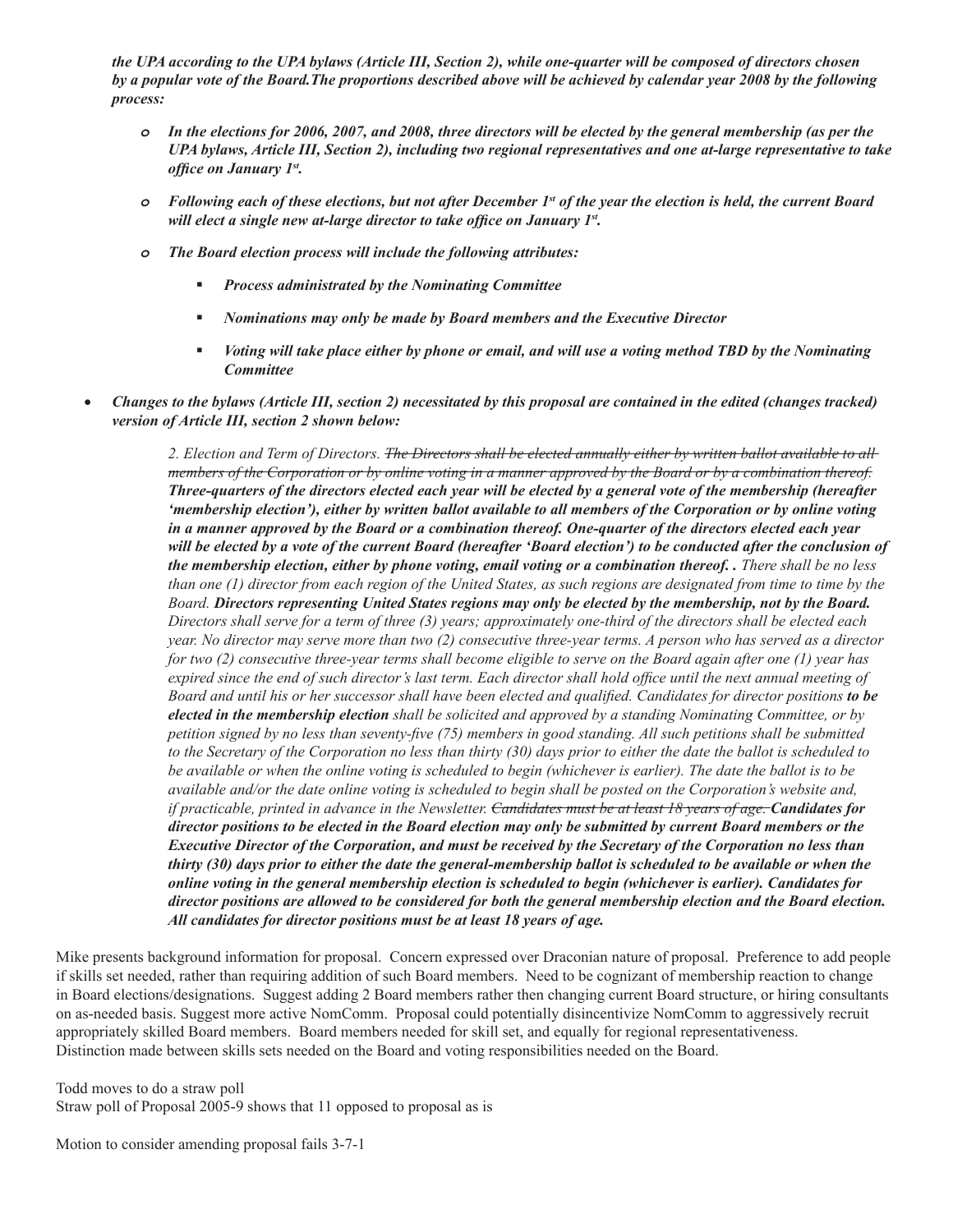#### **PROPOSAL 2005-09 TABLED. 11-0-0**

Mike Payne will resubmit the proposal at the June 2005 Board of Directors meeting.

#### **NUA/Competition – Todd Demetriades, Will Deaver, Mike Payne**

Will requests that the Board address the following questions: 1) do we have a position on the NUA tournament, 2) what is our position, 3) how do we communicate our position.

Sandie noted that we have received a request to post the NUA event on our tournament listing page.

Discussion regarding whether it is necessary to make a public comment on the NUA event. A draft statement is discussed. It is noted that the statement should take into consideration the following: current UPA policy on observers and referees; possibly the potential issue of college players receiving prize money; the fact that UPA does not have a history of publicly responding to competition in the past; that we should distinguish that NUA is not a part of UPA and do not want to acknowledge or imply endorsement of NUA brand of ultimate (issue of advertising non-UPA ultimate on the upa.org Tournament webpage) but that we are always open to new ideas and the needs of our membership….

Three separate motions brought forward:

1) UPA responds in writing on RSD to the NUA announcement Motion does not carry 4-7-0

2) UPA responds in writing in UPA media to the NUA announcement Motion carries 6-4-1

3) UPA publishes NUA tournament information on the UPA site. Motion does not carry 0-10-1

## **Break 3:45 p.m. – 4: 25 p.m.**

#### **Reprioritization of Proposals – Elizabeth Murray, Mike Payne**

Reprioritization of proposals to streamline proposal discussion in the remaining time allotted by the Agenda. No discussion has been held regarding whether these proposals are consent agenda.

Motion to hold straw poll on the following three proposals:

1) Proposal 2005.14 - Rules Change Modification Straw poll showed 10-0-0 2) Proposal 2005.05 - Observer Program Proposal Straw poll showed 9-1-0 3) Proposal 2005.06 - Series Restructure Study Proposal Straw poll showed 10-0-0

**Proposal 2005.14 - Rule Modification Proposal** submitted by Will Deaver, UPA Director of Championships

Proposal: *In 2005, the UPA Board supports the administration's use of the same rules set that was used in last year's college championships series, the 10th Edition with the supplementary enforcement provisions including: mandatory use of Observer's to*  track time limits, offsides, and deal with conduct issues at Regional semis, finals, back door game(s) and all games at the College *Championships; plus the Team Misconduct Foul System and penalties for offsides violations and time violations.*

#### **PROPOSAL 2005-14 PASSED. 11-0-0**

**Proposal 2005.06 - Series Restructures Study Proposal** , submitted by Will Deaver, UPA Director of Championships

Proposal: *In order to expand opportunities to play Ultimate within the UPA competition structure, and in order to improve the quality of the experience of playing in the UPA Championship Series, the UPA authorizes the Championship Director to form a committee to study the possible restructuring of the Championship Program. The committee will look primarily at the Club Division competition structures, but will also incorporate other aspects of the program and the organization including college,*  youth, leagues, staffing, and membership and will involve staff and members affiliated with those areas in any relevant discussions. *As part of the study, members of the committee will meet in person during the summer of 2005.*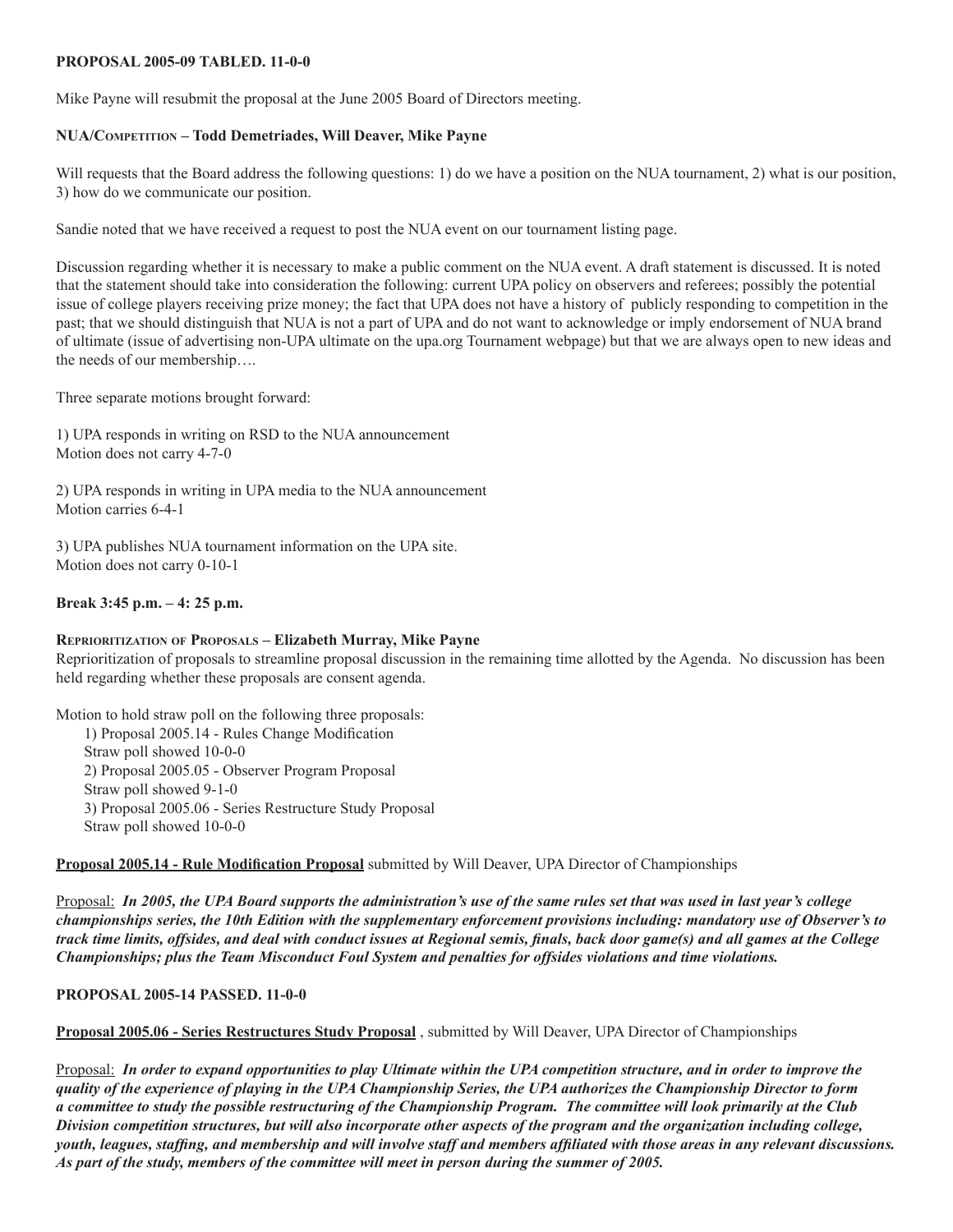## **PROPOSAL 2005-06 PASSED. 11-0-0**

Board prioritizes the following proposals for discussion in this order:

- (1) Proposal 2005.05 Observer Program
- (2) Proposal 2005.13 League Outreach
- (3) Proposal 2005.07 Ultimate Hall of Fame: Operational Proposal
- (4) Proposal 2005.12 National Champion Proposal
- (5) Proposal 2005.11 Non-US Participation in Champ Series

# **Proposals (continued)**

# **Proposal 2005-05 -- Observer Program Proposal,** Submitted by Will Deaver

# Proposal*: In order to facilitate the recruitment and training of Observers, in order to better serve the players and the sport, the Board of Directors supports restructuring and expanding the Observer Program, as outlined in the Observer Program proposal (see Appendix) submitted by the Observers Committee.*

Primary discussion topics involve the financing of the Observer Program, how this particular program serves our general membership, and what this proposal means about the UPA's commitment to observers.

Finance of program: Observer program provides revenue generation, could fund observer participation on as-needed basis, need to consider this proposal as a significant commitment of finance by the UPA.

Serving the membership: does Observer Program exclusively serve our elite members or does it reach outside that niche, observers need formal support from UPA, UPA needs to have control of sport, how it is played, how it is officiated.

Commitment of UPA to observers: Support in a similar fashion as coaches, need to support them to do a job much-needed by the UPA and requested/expected by our membership when they are not compensated and often receive excessive flack from players.

# **PROPOSAL 2005-06 PASSED AS WORDED. 11-1-0**

**Proposal 2005-13 - League Development Proposal,** Submitted by The League Conference Committee

Proposal: *The Board authorizes that an additional \$20,000 be spent on League Outreach in 2005. Subject to the Board identifying the long-term strategic goals of developing relationships with "large regional" and "small local leagues", the Board instructs HQ to determine the deliverables of this expenditure by 3/31/05. These deliverables will need ExComm approval to retain the \$20,000 investment.*

Background discussion of proposal by Elizabeth and Todd. Proposal has 3 parts: committee established, committee mission items, authorization of Board to approve/reject Committee recommendations. Discussion of \$20,000: what will it be used for, how is it set, is it an accurate amount? \$20,000 an arbitrary number, however those involved (Todd, Tommy, Elizabeth, Kristen, Sandie) anticipate \$20,000 not being enough. But we need to start small to see if that much is truly needed. ExComm will approve the money used.

Elizabeth moved to close the discussion Motion passed 11-0-0

Elizabeth motions to amend proposal with the following verbiage change: *"The Board hereby establishes the League Outreach Committee which shall be comprised of a minimum of 3 Board members and 4 non-Board members."*

Elizabeth moves to adopt amended proposal

# **PROPOSAL 2005-13 PASSED AS AMENDED. 11-0-0**

# **Proposal 2005-07 - Ultimate Hall of Fame: Operational Proposal,** Submitted by Robert "Nob" Rauch **Proposal Wording:**

*1. Mission Statement: The mission of the Ultimate Hall of Fame is to honor the men and women, past and present, who by their deeds as Ultimate players and/or contributors, and by the example of their lives, merit acknowledgement by all individuals involved in the sport of Ultimate. By establishing the Ultimate Hall of Fame, we seek to celebrate the history, honor the heroes, inspire the youth, and preserve the legacy of the game of Ultimate and the "Spirit of the Game."*

*2. Composition of Selection Committee: The Permanent Hall of Fame Committee should be comprised of the following members:*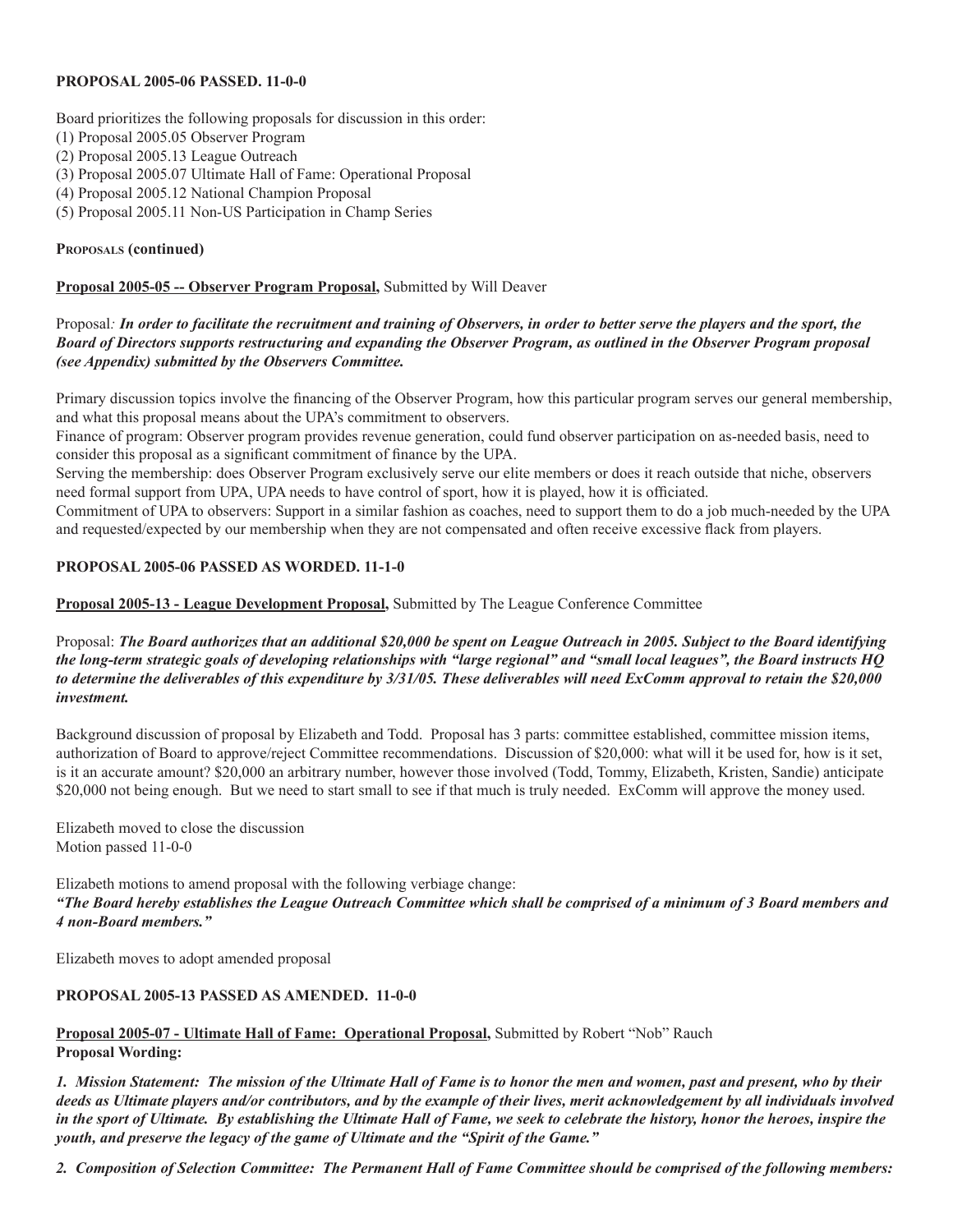*the UPA Alumni Director (as Chair), three at-large Hall of Fame Committee members, one member of the UPA board, and all current Player and Contributor members of the Hall of Fame. We propose that the UPA Alumni Director be appointed by the*  Board for a five year term, to coincide with the Induction Ceremony/Alumni reunion (see below). The next Alumni Director will need to be selected at the January 2005 Board meeting. For the at-large Hall of Fame Committee members, we suggest the following multi-step process: At the January 2005 board meeting, the UPA Board would appoint three candidates for the *Committee, one of whom would have a one year team, the second of whom would have a two year term, the third of whom would have a three year term. As each Committee member's term expired, at-large Committee members would be selected for a full three year term by the Board.* 

*For 2005, we propose that Steve Mooney be re-appointed as Alumni Director and that the following three candidates be appointed*  a at-large members: Andy Borinstein (1-year), Steve Courlang (2 years), and Jim Parinella (3 years). The UPA board member *should be appointed by the board as part of the normal committee assignment process.* 

# *3. Eligibility Criteria:*

- *a. Player Category Eligibility Criteria*
- Former players with a distinguished record of competitive achievement at the highest national and/or international levels, *with additional consideration given to integrity, sportsmanship and character.*
- • *To be eligible, players must have been retired from the division of play in which they distinguished themselves for Hall of*  Fame performance for at least five years prior to consideration; for example, a player being noted for play in the Open or *Women's Divisions would qualify even if they were still playing at the Masters or Mixed Divisions, whereas a player being*  noted for play in the Mixed Division would need to have met the five year retirement requirement for Mixed play.
- *b. Contributor Category Eligibility Criteria*
- • *Individuals who have made exceptional contributions that have furthered the growth, reputation and character of the sport, in categories such as development, administration, media, and coaching.*
- Contributor candidates do not need to be retired from their activities related to the sport.
- *c. Special Mention Category Eligibility Criteria*
- Special Mention category will accommodate all other potential candidates not included in the first two categories, whether teams, equipment, groups, or whatever, that defined the nature of the sport, of the competitive spirit, or contributed to *make Ultimate special, in the context of their day.*
- • *Because of the nature of the category, no more than one special mention inductee would be permitted each year, with no requirement for a special mention inductee in every year.*

*4. Selection Process: There would be a three-step selection process. First, in the spring of each year, applications for proposed*  candidates would be solicited from the general UPA membership and alumni population, with a deadline of June 30 each year. Once a full application was submitted, each candidate would be kept in the pool for consideration for five years before their *application would need to be refreshed. Second, the Alumni Director, the three at-large Committee members, and the UPA board*  member would constitute the Hall of Fame Vetting Subcommittee to put forward eight possible candidates for the final vote each year. Candidates would be identified, applications prepared, and then presented to the entire Committee no later than August 31 *of each year. Third, there would be a vote of the whole Committee (comprised of the Vetting Subcommittee and the current Player and Contributor members -- not Special Mention category members -- of the Hall of Fame) to be completed by September 30 of*  each year. Each Committee member would vote for five candidates, with the five top vote-getters being selected, as long as they received support from no less than 60% of the Committee members. If a candidate received one of the five top vote totals but less *than 60% of votes from Committee members, they would not be selected; this is to ensure that all inductees receive reasonably broad support. The number of proposed candidates and number to be elected would be reduced as deemed appropriate (likely to no more than two) after the tenth year of the program. After the selection of the new class of inductees each year, the Committee will prepare a write-up for each inductee which will be added to the web site and published in the UPA magazine. A plaque will be*  made up and sent to each inductee, and they will thereafter be a part of the Committee going forward. Every five years, a formal induction ceremony (the next one to be held in 2009) with a dinner and program will be held for the five years of inductees during *the weekend and in the vicinity of the UPA Club National Championship.*

*5. Transition: The goal of any Hall of Fame is to ensure that the criteria for membership are stringent enough so that only those truly deserving are elected. However, the consideration of candidates is also a very subjective decision, as the qualities that make*  a candidate "special" must be seen in the context of their day. Accordingly, the members of the first Vetting Subcommittee will *be charged with developing, by April 15, for approval by the ExComm and/or board, a working guideline for applying subjective selection criteria so that there is a consistency over time as the composition of the committee changes. They will also review the Selection process described in Section 4 above to determine if any further revisions should be proposed. The Vetting Subcommittee will be assisted in this process by several other individuals on an informal e-mail basis, including: Larry Schindel, Suzanne*  Fields, Dan Roddick, Kevin Walsh, Cindy Fisher, Joe Seidler, Finlay Waugh, Sholom (Eric) Simon, and Nob Rauch.

Kate presents background information on proposal. Explanation of composition of selection committee and how that affects the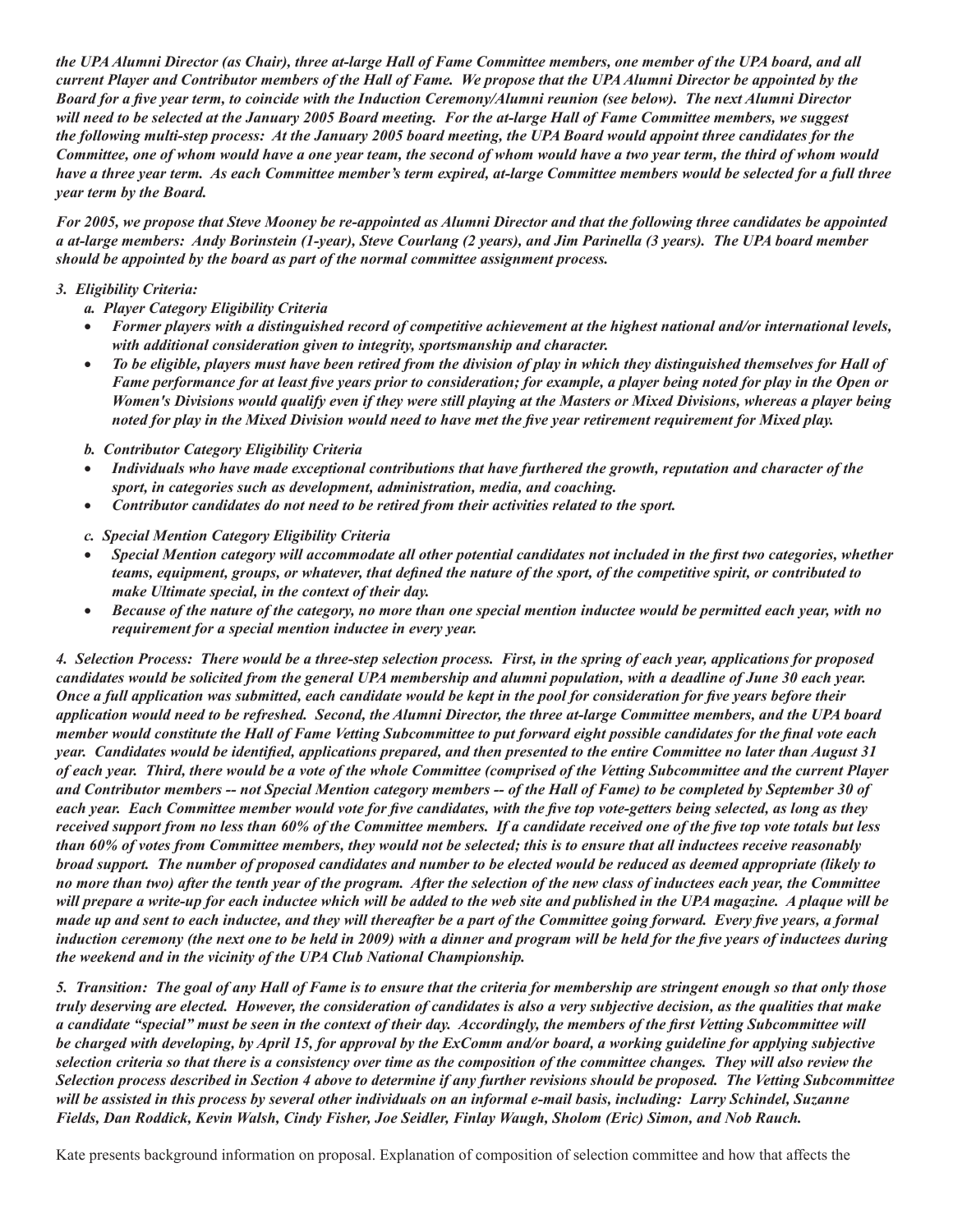standing committee and Board. Review of email comments by Zaz. Discussion of specific wording of proposal.

Elizabeth moved to table proposal until tomorrow **PROPOSAL 2005-07 TABLED.** 10-1-0

**Proposal 2005-11 - Non-US Participation in the Championship Series,** Submitted by UPA Competition Committee (Championship Director and National Division Directors)

Proposal: *Teams from countries that share a border with the United States are permitted to compete in the UPA Championship Series under the same guidelines as teams from the United States. The participation status of teams from these countries will be reviewed at least every two years by the UPA Board of Directors. UPA sectional and regional boundaries will be adjusted by the Administration to incorporate Mexico.* 

Background discussion of proposal by Will. Discussion of relationship between Mexico Flying Disc Association and the UPA. Discussion on the rules and how we address the Mexican players in the Championship series. Considering relationship with international neighbors and international committee in general. As the policy currently stands it treats Canada and Mexico differently, such arbitrarily different treatment is not acceptable. Mexico/Canada participation status in the UPA should be on a regular basis – suggested every 2 years.

Mike moved to adopt the proposal **PROPOSAL 2005-11 PASSED.** 11-0-0

**CONDUCT COMMITTEE – Eric Zaslow** 

Zaz requests \$500 for the Conduct Committee. Approved – \$500 line item added to budget 2005.

#### **Proposals (continued)**

**Proposal 2005-12, National Champion Proposal,** Submitted by Joe Seidler

# Proposal: *The UPA requires that during the years that US teams will be chosen for WUGC or WUCC, all teams in the UPA Championship Series must be based in an American city.*

Straw poll determined 0-11-0 in favor of proposal as presented.

Discussion: Distinction between WUCC and WUGC selection process. We need to consider how building the international game potentially compromises our national game. Discussion on membership implications. What will our own National Championships be – long term potential of 5 out of 6 regions sending all non-US teams to the National Championships. Discussion of current proposal (Proposal 2005.12) tied into previous passing of Proposal 2005.11. Also associated with this proposal is the series restructuring activity. Proposal affects every division including college and youth. Is it our responsibility to determine the best teams from within our membership, which includes Canadian and Mexican members, or the best teams from within only the US?

Suggested amendment to proposal: strike WUCC from the proposal and only keep WUGC. Need to consider how membership and players will react.

Wording change suggested: replace "an American City" with "in the United States" because not all teams associate with a specific city and because the term "American" is ambiguous – could refer to North American or otherwise. Staff expresses they do not want to get the responsibility of rewording the proposal.

Elizabeth moved to close the discussion Motion passed 10-1-0

Todd moved to vote on proposal **PROPOSAL 2005-12 FAILED.** 0-10-1

## **General Discussion**

Suggestions on proposal process and annual meeting structure: encourage evidence based proposals, receive staff approval or nonapproval on submitted proposals prior to Board review, include action items in HQ staff reports.

## **Meeting Adjourned 6:59 p.m.**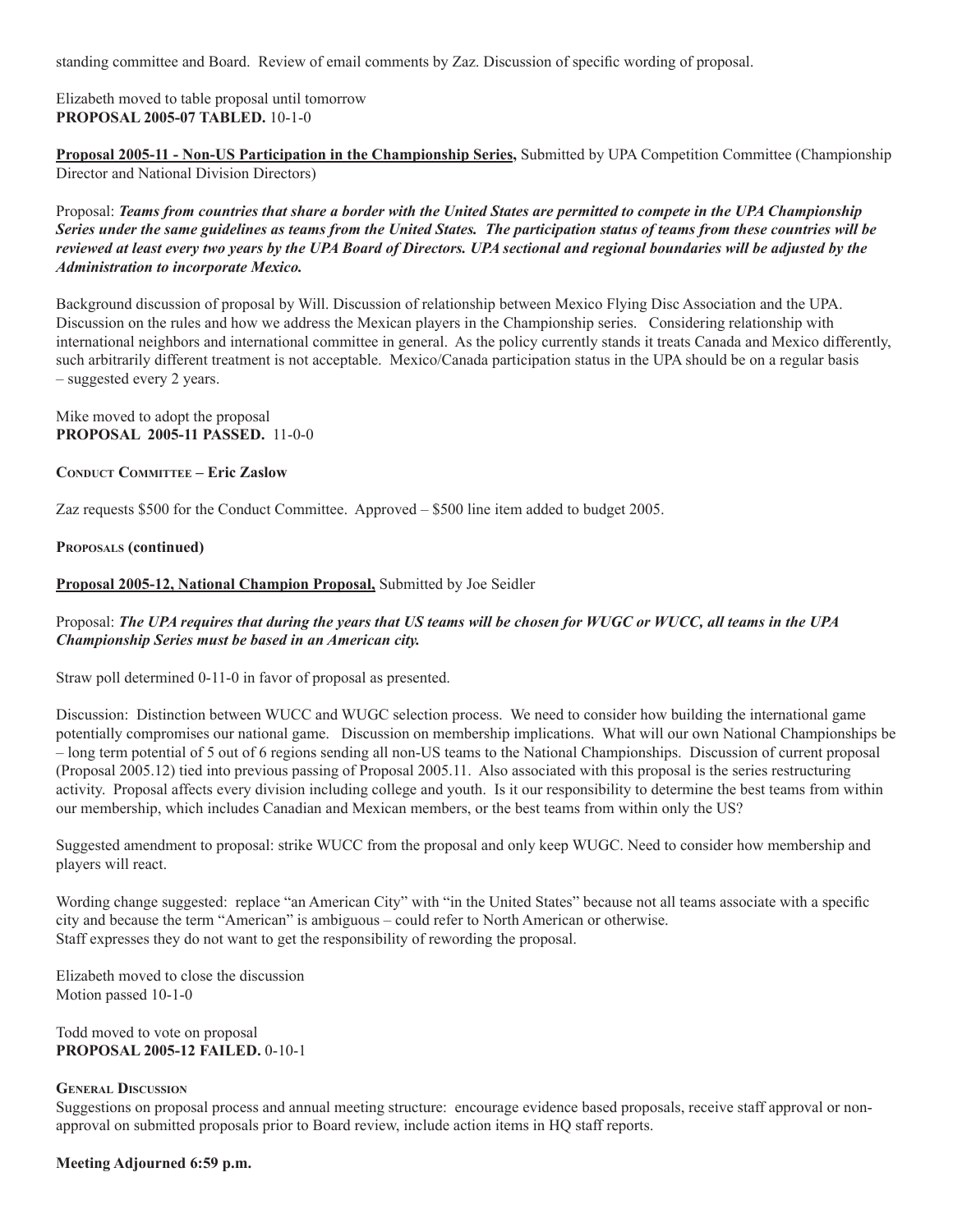# **Monday, January 17, 2005**

#### **Todd Demetriades leaves meeting. Proxy presented to Elizabeth Murray.**

8:25 am Meeting Opened by Elizabeth Murray

#### **Proposals (continued from January 16 discussion)**

#### **Proposal 2005-07, Ultimate Hall of Fame: Operational Proposal,** Submitted by Robert "Nob" Rauch

Kate moved to consider Proposal 2005.07 in spirit and Zaz will edit offline. Motion Passed**.** 9-0-0

#### **Mike moved to vote on PROPOSAL 2005.07 IN SPIRIT. PASSED**. 9-0-0

#### **BUDGET REVIEW – Tommy Proulx**

*Attachment A – 2005 Proposed Budget (rev 01/06/05)*

Tommy acknowledged the outstanding work of finance committee members Mike Payne and Eric Zaslow who carefully and thoroughly examined the documents being presented today. Finance Committee estimates roughly \$350,000 of reserves at the end of 2004. Tommy wants everyone to assume for 2005 that our goal is not to drastically increase our reserves, but rather to have a closely balanced budget.

Line item by line item discussion led by Tommy. Highlights noted below

#### MEMBERSHIP DUES

Line 4020: College dues: 7% incr. Line 4005, 4010: Youth: Est. 37% incr. based on two new national tournaments, 5 state tournaments. Estimating 3,000 members. Intro memberships based on past trend. Line 4045: Lifetime: move \$4000 out until finance committee decides how much to allocate for 2005.

#### SALES

Line 4440: Youth Kits: 36 kits left so we should not anticipate sales here to continue. Sales commission from  $4<sup>th</sup>$  q. will go into 2005. Mike points out that in 2001 merchandise and sales revenue was 9% of budget. This year it is 6% - membership incr. fasting than sales and merchandise. Sandie pointed out that in reality net revenue is actually increasing because we are no longer buying merchandise and selling it – we are only collecting commissions on sales by licensees/event merchandisers. Actually making more revenue from merchandise than before (see model). Discussion on whether or not sales and merchandise is/should be a core business of the UPA.

## **CONTRIBUTIONS**

No comments

#### ADVERTISING

Line 4600: A couple companies reneged on payments to the UPA. Mike plans to selling advertising more aggressively than Stephanie did.

NATIONAL TEAM. Expense and revenue in 2004 related to Juniors teams attending WUGC which were managed by UPA staff (and was primarily a wash). Although there will be a National team this year, their expenses will not be managed by the UPA.

# COST OF GOODS SOLD

Line 5035: Need to determine whether we want to spend \$7000-\$8000 to produce another 100 youth kits. Youth kit sales have stayed constant over past 2 years – approximately 3-11 sales per month with an average of 5-6 kits. What is more appropriate for distributing for base level play – Wham-O kits or youth kits? Question: Do we need to make the \$ or not on the youth kits?

#### **EXPENSES**

Line 6105: HS Championships is \$0 because it is now split between Easterns Championship and Westerns Championship. Line 6120.01: The insurance rate stayed constant; however, the expense is up because we have more members. Insurance rating has dropped to A-. Sandie will talk to insurance company and get back to ExComm regarding the impact, if any, this will have on our events.